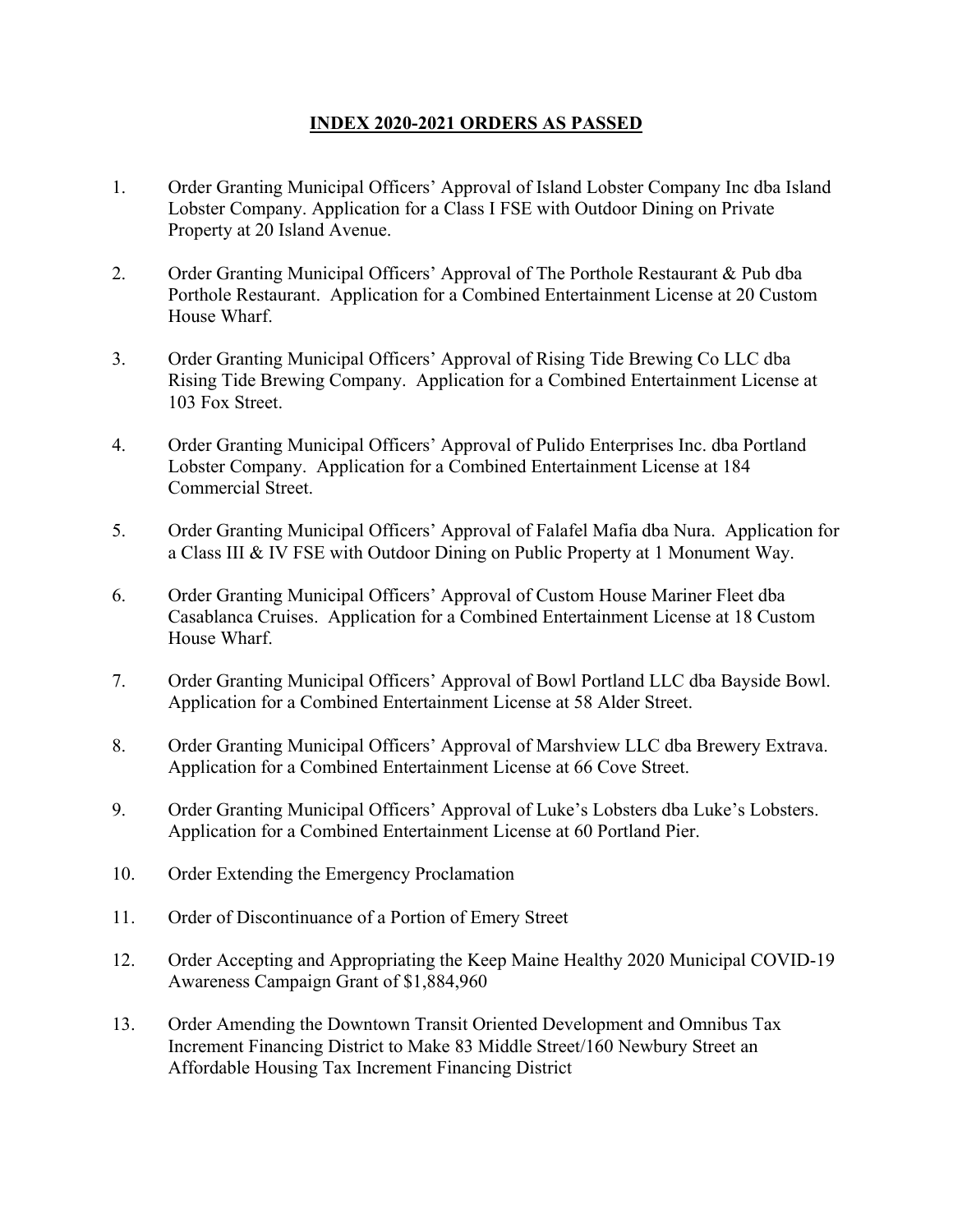- 14. Order Amending the Bayside Tax Increment Financing District to Make 337 Cumberland Avenue an Affordable Housing Tax Increment Financing District
- 15. Order Designating the 83 Middle Street Affordable Housing District and Tax Increment Financing District and Adopting the Municipal Development Program for the District
- 16. Order Approving and Authorizing the City Manager to Enter Into the Credit Enhancement Agreement with Middle Street Housing Partners, L.P.
- 17. Order Designating the 200 Valley Street Affordable Housing District and Tax Increment Financing District and Adopting the Municipal Development Program for the District
- 18. Order Approving and Authorizing the City Manager to Enter Into the Credit Enhancement Agreement with Avesta Valley Street LP
- 19. Order Designating the 337 Cumberland Avenue Affordable Housing District and Tax Increment Financing District and Adopting the Municipal Development Program for the **District**
- 20. Order Approving and Authorizing the City Manager to Enter Into the Credit Enhancement Agreement with 337 Cumberland Avenue, LP
- 21. Order Designating the 577 Washington Avenue Affordable Housing District and Tax Increment Financing District and Adopting the Municipal Development Program for the **District**
- 22. Order Approving and Authorizing the City Manager to Enter into the Credit Enhancement Agreement with Washington Gardens LP RE: 577 Washington Avenue
- 23. Order Appropriating \$97,545 in Home Investment Partnership Program Funds and up to \$497,455 in Housing Trust Funds to Avesta Valley Street LP RE: 200 Valley Street
- 24. Order 24-20/21 Appropriating Up To \$500,000 in Housing Trust Funds to 337 Cumberland Avenue, LP RE: 337 Cumberland Avenue
- 25. Order Appropriating \$400,000 in HOME Investment Partnership Program Funds to Washington Gardens, LP RE: 577 Washington Avenue
- 26. Order Amendment to the Portland City Code Chapter 29 Vegetation Re: Heritage Tree Protection Ordinance and Tree Trust
- 27. Order Approving Transfer of Funds Under 15 M.R.S. §§5824(3) and 5826(6) Re: Abdifatah Shariff Ali
- 28. Order Approving Transfer of Funds Under 15 M.R.S. §§5824(3) and 5826(6) Re: Rebecca Hassett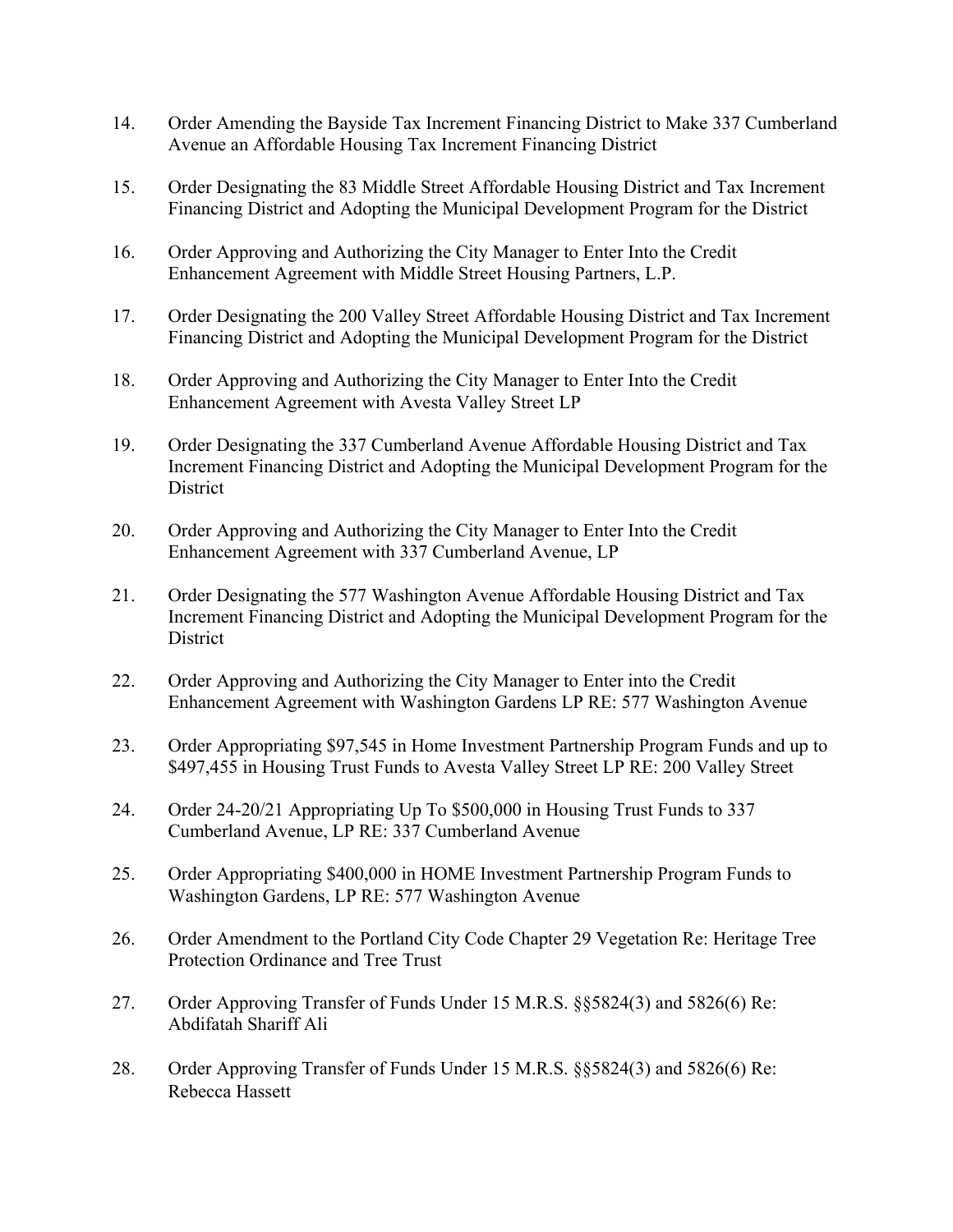- 29. Order Approving Transfer of Funds Under 15 M.R.S. §§5824(3) and 5826(6) Re: Janet Bradbury
- 30. Order Setting Public Hearing on a Citizen Initiative Amendment to the Portland City Code Chapter 33 Re: An Act to Increase the Minimum Wage in Portland
- 31. Order Setting Public Hearing on a Citizen Initiative Amendment to Chapter 17 of the Portland City Code Re: An Act to Ban Facial Surveillance by Public Officials in Portland
- 32. Order Setting Public Hearing on a Citizen Initiative Amendment to the Portland City Code Chapter 2 Re: An Act to Implement a Green New Deal for Portland
- 33. Order Setting a Public Hearing on a Citizen Initiative Amendment to the Portland City Code Chapter 6 Re: An Act to Protect Tenants
- 34. Order Setting a Public Hearing on Citizen Initiative Amendment to the Portland City Code Chapter 6 Re: An Act to Restrict Short Term Rentals in Portland
- 35. Order Setting Public Hearing on Citizen Initiative Amendment to the Portland City Code Chapter 35 Re: No Cannabis Cap Campaign
- 36. Order Approving the Ninth Amendment to the 52 Hanover Street Purchase and Sale Agreement
- 37. Order Setting an Election Date on Citizen Initiative Amendment to the Portland City Code Chapter 33 Re: An Act to Increase Minimum Wage in Portland
- 38. Order Setting Election Date on a Citizen Initiative Amendment to the Portland City Code Chapter 17 Re: An Act to Ban Facial Surveillance by Public Officials in Portland
- 39. Order Setting Election Date on a Citizen Initiative Amendment to the Portland City Code Chapter 2 Re: An Act to Implement a Green New Deal for Portland
- 40. Order Setting Election Date on a Citizen Initiative Amendment to the Portland City Code Chapter 6 Re: An Act to Protect Tenants
- 41. Order Setting Election Date on a Citizen Initiative Amendment to the Portland City Code Chapter 6 Re: An Act to Restrict Short Term Rentals in Portland
- 42. Order Setting Election Date on Citizen Initiative Amendment to the Portland City Code Chapter 35 Re: No Cannabis Cap Campaign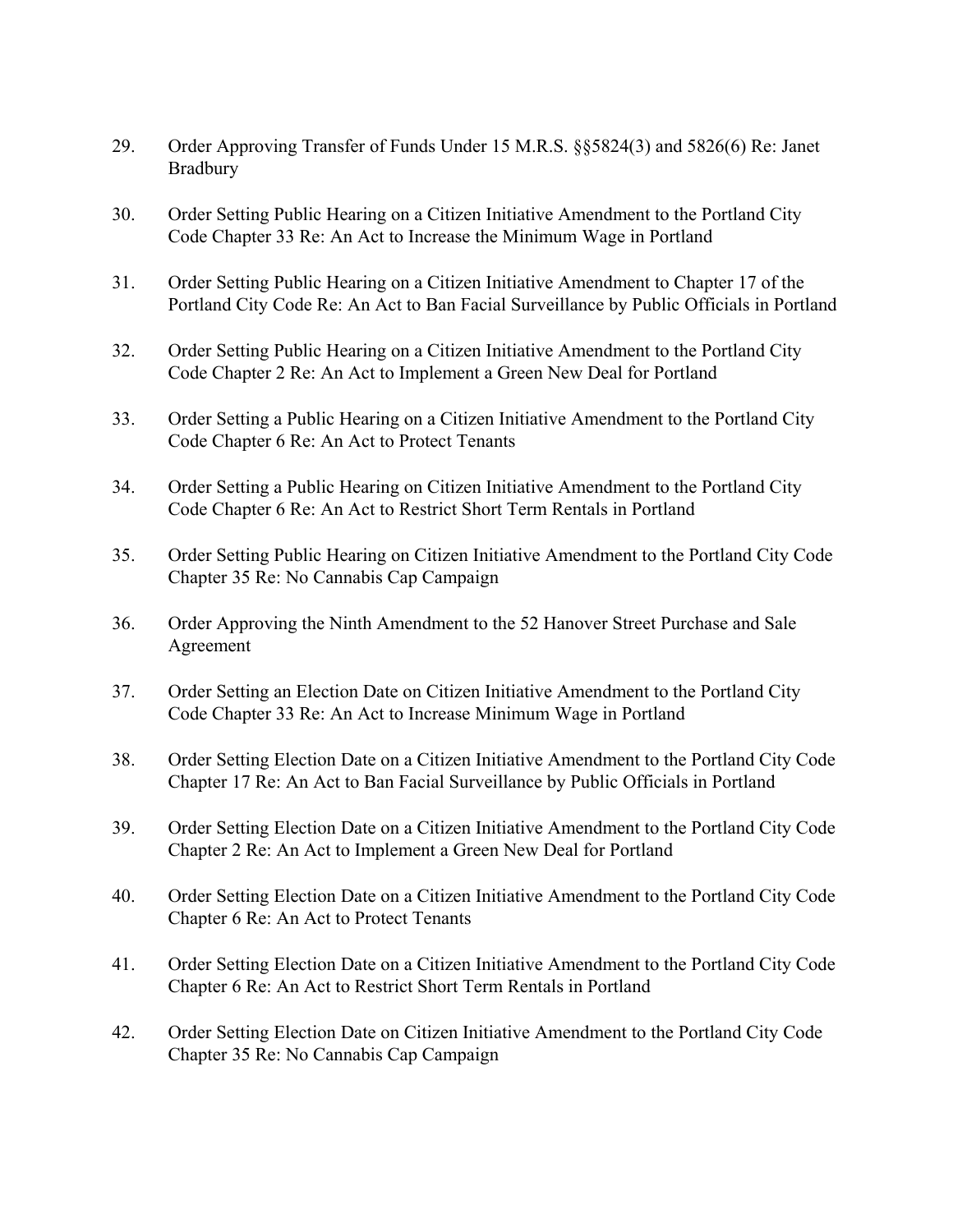- 43. Order Accepting and Appropriating up to \$50,000 in Donations for the Andrews Square Realignment Project
- 44. Order Amendment to Portland City Code Chapter 14 Re: Zoning Addition to the B-7 Mixed Development District Zone
- 45. Order Amendment to Chapter 5 Re: Restricting Off-Leash Dogs in Baxter Woods
- 46. Order Amendment to Portland City Code Chapter 12 Re: Repeal of Single-use Carry-out Bag Ordinance
- 47. Order Appointing Three Members to the 2020 Charter Commission
- 48. Order Approving the Election of Nine Members to the 2020 Charter Commission
- 49. Order Granting Municipal Officers' Approval of Allagash Brewing Company dba Allagash Brewing Company. Application for a Combined Entertainment License at 50 Industrial Way.
- 50. Order Granting Municipal Officers' Approval of Navis LLC dba Navis Café. Application for a Class III & IV with Outdoor Dining on Private Property at 1 Hancock Street.
- 51. Order Granting Municipal Officers' Approval of Asian Food Truck LLC dba Kuno. Application for a Class I FSE with Outdoor Dining on Private Property at 166 Cumberland Avenue.
- 52. Order Granting Municipal Officers' Approval of Bar Harbor Lobster Co dba Bar Harbor Lobster Company. Application for a Class I FSE with Outdoor Dining on Private Property at 113 W Commercial Street.
- 53. Order Granting Municipal Officers' Approval of Matt's Coffee LLC dba Speckled Ax. Application for a Class III & IV with Outdoor Dining on Private Property at 18 Thames Street.
- 54. Order Granting Municipal Officers' Approval of JoLa Functions LLC dba Jones Landing. Application for a Combined Entertainment License at 6 Welch Street.
- 55. Order Granting Municipal Officers' Approval of The Whiskey Barrel LLC dba The Yard. Application for a Combined Entertainment License at 82 Hanover Street.
- 56. Order Granting Municipal Officers' Approval of Illmadic LLC dba Portland Zoo. Application for a Combined Entertainment License at 41 Fox Street.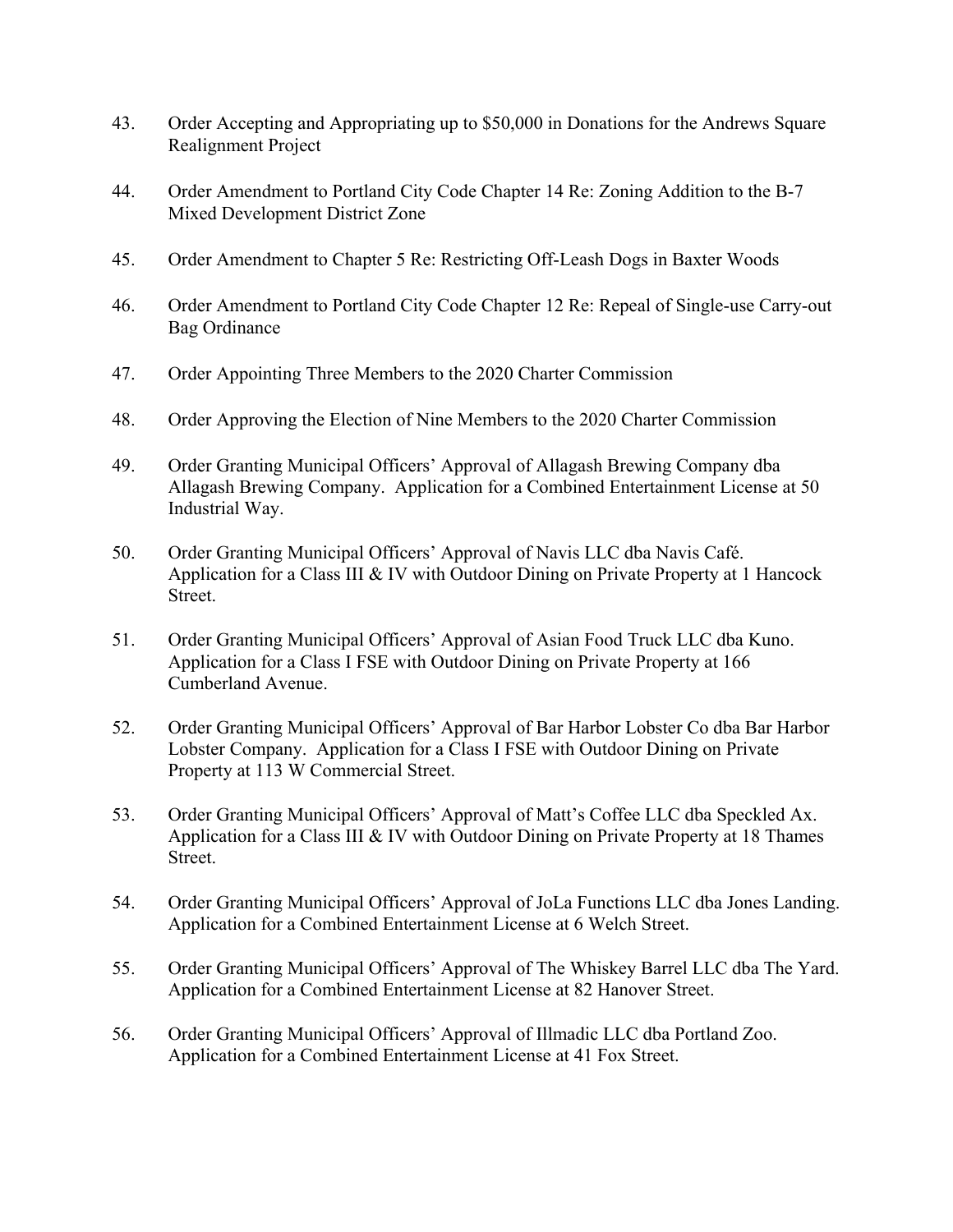- 57. Order Granting Municipal Officers' Approval of Tangible Alchemy dba Urban Farm Fermentory. Application for a Combined Entertainment License at 200 Anderson Street.
- 58. Order Granting Municipal Officers' Approval of Forefront Brick South LLC dba Forefront Brick South Catering Co. Application for a Combined Entertainment License 8 Thompson's Point Road.
- 59. Order Granting Municipal Officers' Approval of Forefront Brick South LLC dba Forefront Events. Application for an Outdoor Entertainment License 10 Thompson's Point Road.
- 60. Order Granting Municipal Officers' Approval of Forefront Brick South LLC dba Halo at the Point. Application for a Combined Entertainment License 4 Thompson's Point Road.
- 61. Order Granting Municipal Officers' Approval of Press Hotel LLC dba The Press Hotel. Application for a Class IA Inn with Indoor Entertainment at 119 Exchange Street.
- 62. Order Granting Municipal Officers' Approval of Banded Brewing Company dba Banded Brewing Company. Application for a Brewery with Outdoor Dining on Private Property at 82 Hanover Street.
- 63. Order Granting Municipal Officers' Approval of Island Operations LLC dba Inn on Peaks Island. Application for a Combined Entertainment License at 33 Island Avenue.
- 64. Newscapes Brewing Inc. DENIED
- 65. Order Granting Municipal Officers' Approval of Shipyard Brewing Co, LLC dba Shipyard Brewing Company. Application for Outdoor Dining on Private Property at 127 Fore Street.
- 66. Order Granting Municipal Officers' Approval of Four Ball LLC dba Rathskeller on Wharf. Application for a Class I FSE at 51 Wharf Street.
- 67. Order Granting Municipal Officers' Approval of Beni LLC dba Ishi Ishi. Application for a Class III & IV FSE at 93 Washington Avenue.
- 68. Order Granting Municipal Officers' Approval of American Pool & Billiards LLC dba American Pool & Billiards. Application for Class XI FSE at 272 Saint John Street.
- 69. Order Granting Municipal Officers' Approval of Geno's Inc dba Geno's Rock Club. Application for a Class A Lounge with Indoor Entertainment at 625 Congress Street.
- 70. Order Approving Fiscal Year 2021 Administrative Fees Re: Crash Response
- 71. Order Authorizing City Manager to Enter into Certain Agreements to Implement the Fiscal Year 2021 Human Resources and Certain Fringe Benefits Budgets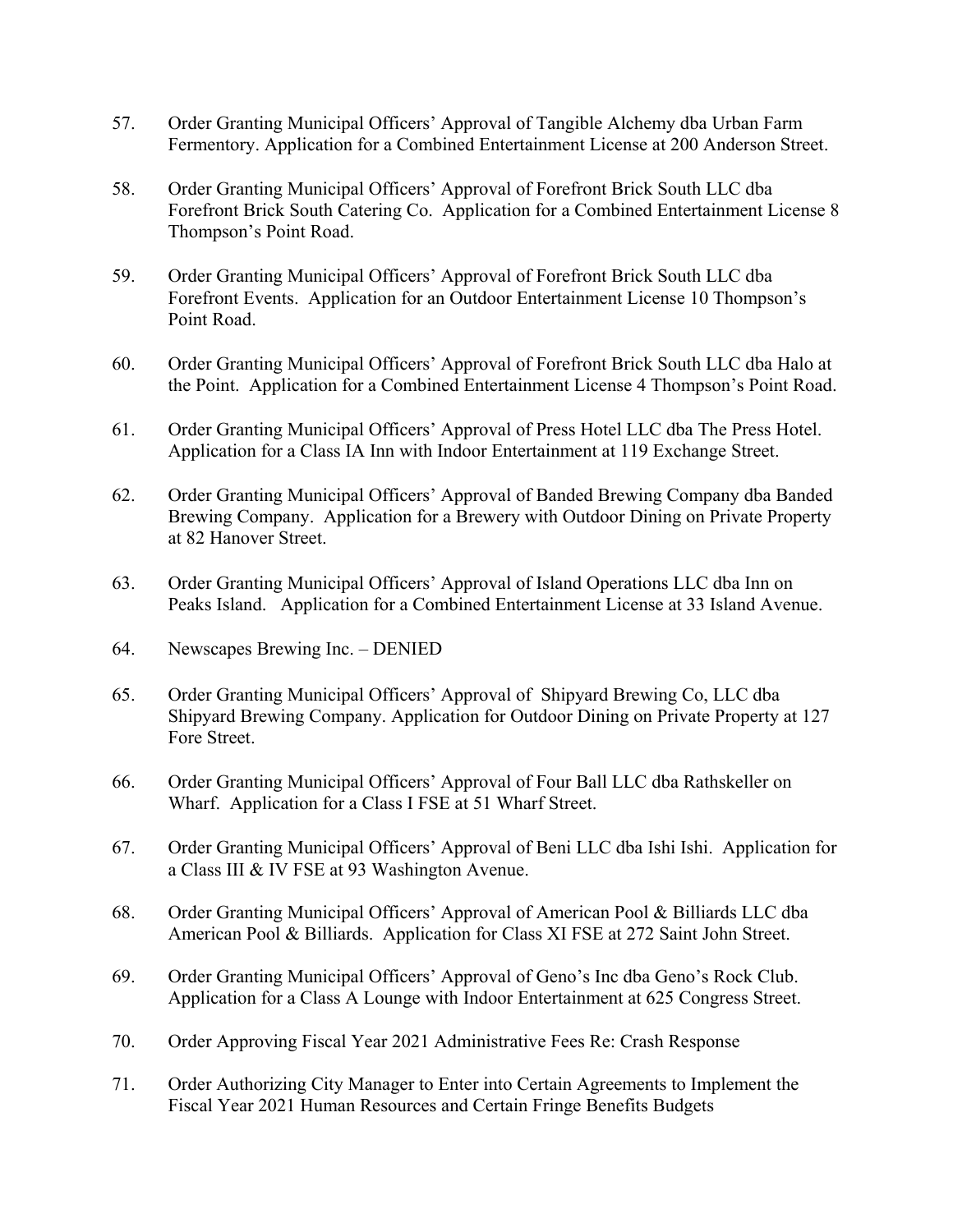- 72. Order Re: Fiscal Year 2021 Self- Insured Liability Program
- 73. Order Authorizing the Director of Parks, Recreation and Facilities to Set Fees and Enter Rental Agreements for City Facilities
- 74. Order Authorizing the City Manager to Enter into Certain Agreements to Implement Fiscal Year 2021 Health and Human Services Budget
- 75. Order Authorizing the City Manager to Accept Scholarship and Trust Donations and Bequests and Enter into Trust Agreements
- 76. Order Authorizing Corporation Counsel to Undertake Civil Actions to Collect Delinquent Personal Property Taxes
- 77. Order Designating Fiscal Year 2020 Funds for Specific Island Services
- 78. Order Appropriating \$340,000 from Unassigned Fund Balance for the City Revaluation Extension, Pictometry and ReCode
- 79. Order Amendment to Portland City Code RE: Various Fee Increases for Fiscal Year 2021
- 80. Order Fiscal Year 2020-2021 Appropriation Resolve
- 81. Order Approving the Agreement between the Maine Department of Transportation and Portland Re: Pedestrian Safety Improvements on York Street
- 82. Order Adopting Development Program for Portland Downtown for Fiscal Year 2020-2021
- 83. Order Establishing Maintenance and Implementation Assessments for Portland Downtown for Fiscal Year 2020-2021
- 84. Order Approving Agreement between the City of Portland and Portland Downtown for Fiscal Year 2020-2021
- 85. Order Extending the Emergency Proclamation to October 19, 2020
- 86. Order Accepting and Appropriating a Federal Emergency Management Administration Agency Assistance to Firefighter Grant for Fitness and Wellness
- 87. Order Approving the Record and Written Decision Re: Newscapes Brewing, Inc. Application for a Tavern Class IV with outside dining on private property at 163 Washington Avenue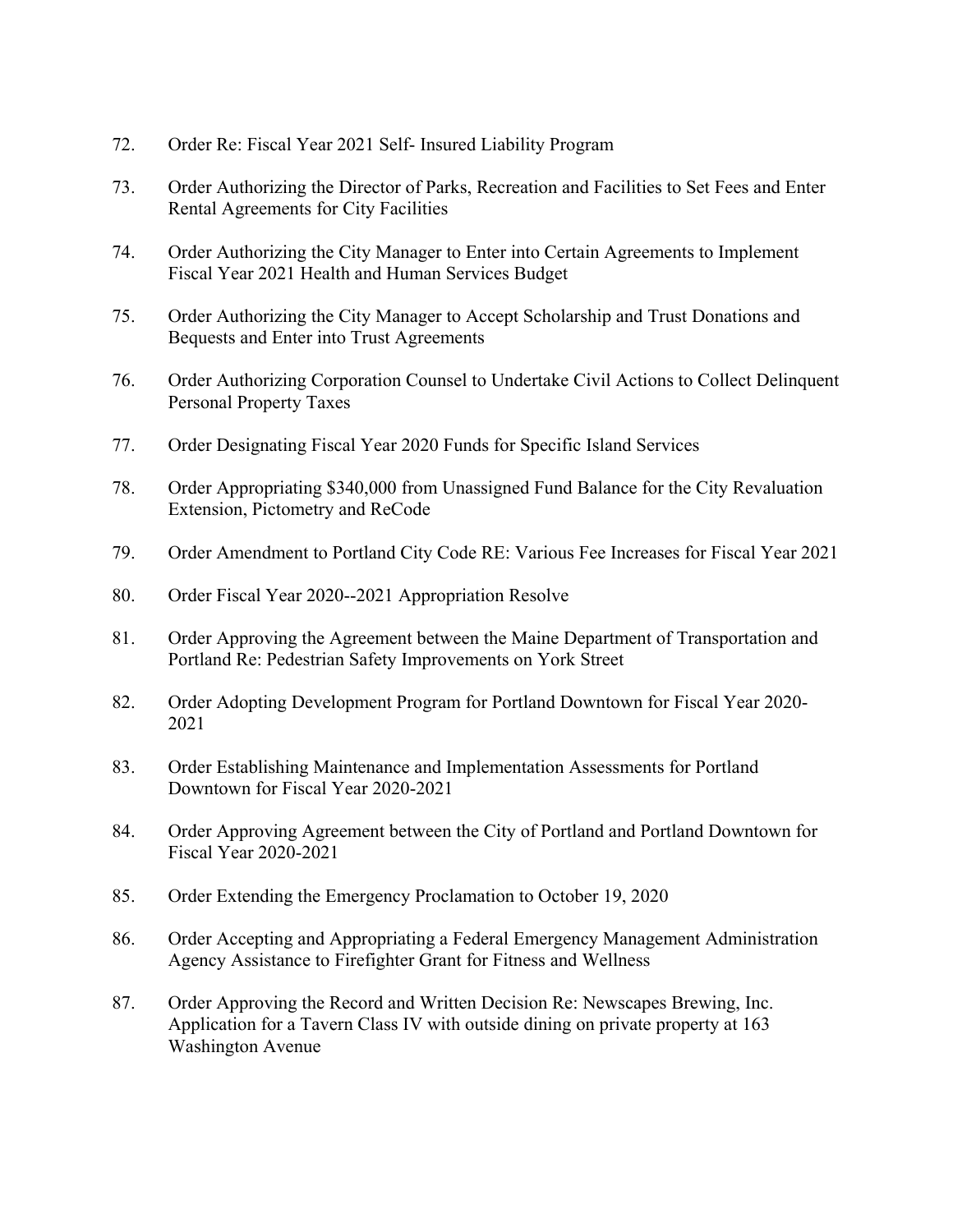- 88. Order Amendment of the Portland City Code Chapters 2 and 6 Re: Moving Housing and Community Development into the Housing and Economic Development Department
- 89. Order Appropriating \$500,000 from Unassigned Fund Balance to the Housing Trust Fund
- 90. Order Accepting and Appropriating a Federal Emergency Management Agency Assistance to Firefighters Grant for a New Ambulance
- 91. Order Approving a Letter of Credit Agreement for the City Pension Obligation Bonds
- 92. Order Amendment to Zoning Map Re: the Vicinity of 879 Congress Street from R-6 to B-2b Community Business
- 93. Order Amendment to Portland City Code Chapter 10 Re: Sprinkler System Requirement

94.

- 95. Order Appointing Daniel LaPointe a Constable for the Police Department
- 96. Order Appointing and Setting the Salary of Ethan Hipple as Director of the Parks, Recreation & Facilities Department
- 97. Order Approving Transfer of Funds Under 15 M.R.S. §§5824(3) and 5826(6) Re: Dennis Phillipo
- 98. Order Setting the Time for Opening the Polls on November 3, 2020 Re: Presidential Election
- 99. Order Granting Municipal Officers' Approval of Newscapes Brewing Inc. dba Newscapes Brewing Inc. Application for a Class I FSE with Outside Dining on Private Property at 163 Washington Avenue.
- 100. Order Granting Municipal Officers' Approval of Genova & Co dba Solo Italiano. Application for Outdoor Dining on Private Property at 100 Commercial Street.
- 101. Order Calling an Election and Setting the Election Date of June 8, 2021 for the Election of Nine Members of the 2020 Charter Commission
- 102. Order Accepting and Appropriating a Center for Tech and Civic Life Grant in the Amount of \$336,624 to the Office of the City Clerk for 2020 Election Administration
- 103. Order Amendment to the Portland City Code Chapter 14 Re: ReCode Phase 1
- 104. Order Amendment of the Downtown, B-6 and Bayside Height Overlay Maps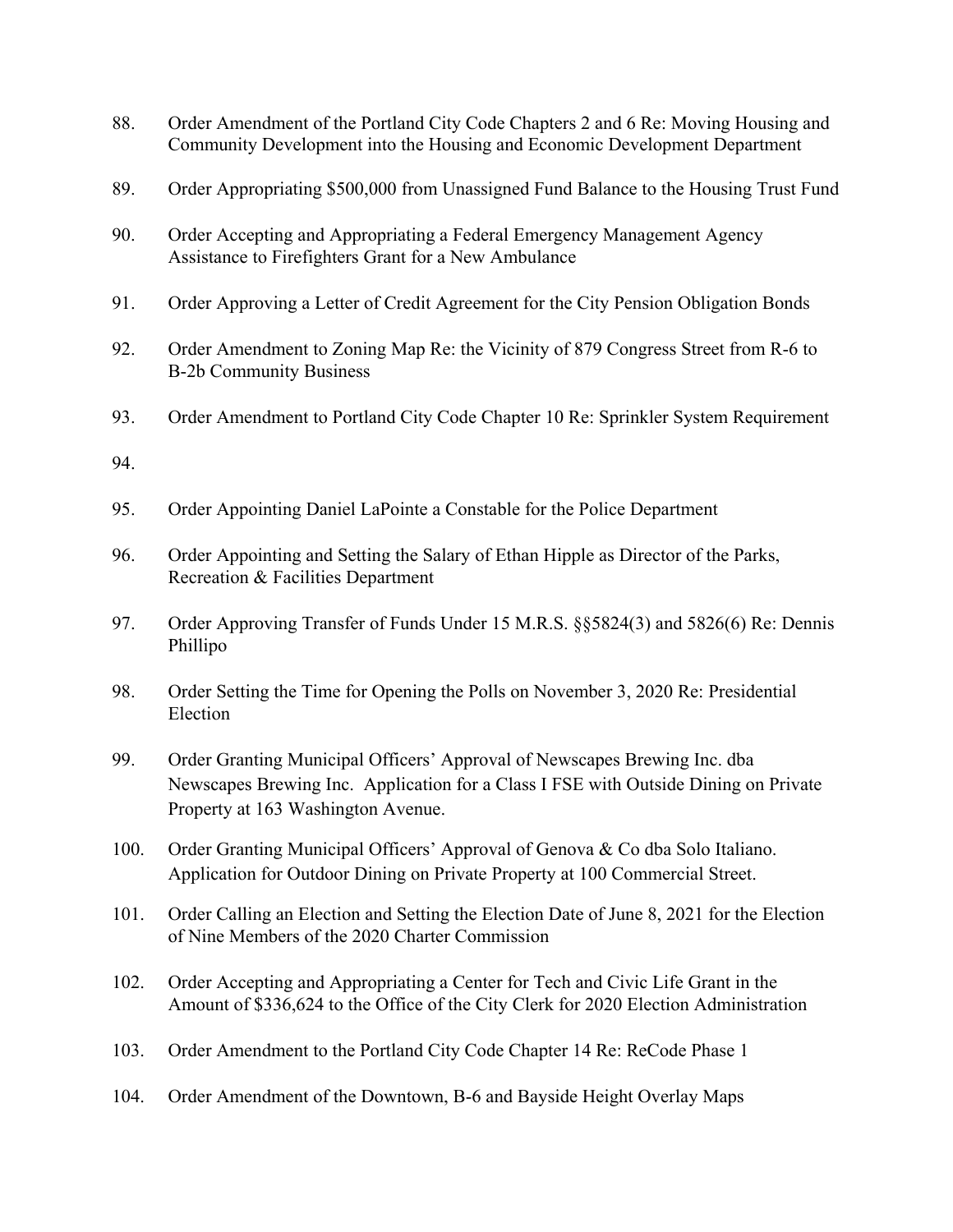- 105. Order Amendment of Portland City Code Chapter 35 Re: All Qualified Applicants Given Tentative Approval AND Reconsideration of Amendment of Portland City Code Chapter 35 Re: All Qualified Applicants Given Tentative Approval
- 106. Postponed indefinitely
- 107. Postponed indefinitely
- 108. Order Amendment of Portland City Code Chapter 35 Re: More Than One Violation Tax or Fee Late Payment AND Reconsideration of Amendment of Portland City Code Chapter 35 Re: More Than One Violation Tax or Fee Late Payment
- 109. Order Extending the Sundays on the Boulevard Festival
- 110. Order Approving a Substantial Amendment to the 2016-2020 Housing and Urban Development Consolidated Plan and Annual Action Plan Re: Use of Coronavirus Aid, Relief, and Economic Security Act Funding
- 110A. Order Granting Municipal Officers' Approval of J & L Ventures, LLC dba The Tavern. Application for a Class XI FSE at 123 Commercial Street.
- 111. Order Accepting and Appropriating Supplemental Community Development Block Grant Funding
- 111A. Order Granting Municipal Officers' Approval of Washington Baths LLC dba Washington Baths. Application for a Class III & IV FSE at 145 Washington Avenue.
- 112. Order Granting Municipal Officers' Approval of Tangible Alchemy dba Urban Farm Fermentory. Application for a Class III & IV FSE with Combined Entertainment and Outdoor Dining on Private Property at 200 Anderson Street.
- 113. Order Granting Municipal Officers' Approval of Jing Yan LLC dba Jing Yan. Application for a Class I FSE at 88 Congress Street.
- 114. Order Extending the Emergency Proclamation to January 4, 2021
- 115. Order Accepting a Bus Shelter Easement at 605 Stevens Avenue from DC Baxter Woods IV LLC
- 116. Order Appointing Directors of the Portland Widows' Wood Society for the 2020-2021 Term
- 117. Order Granting an Easement at 417 Congress Street to Northern Utilities, Inc.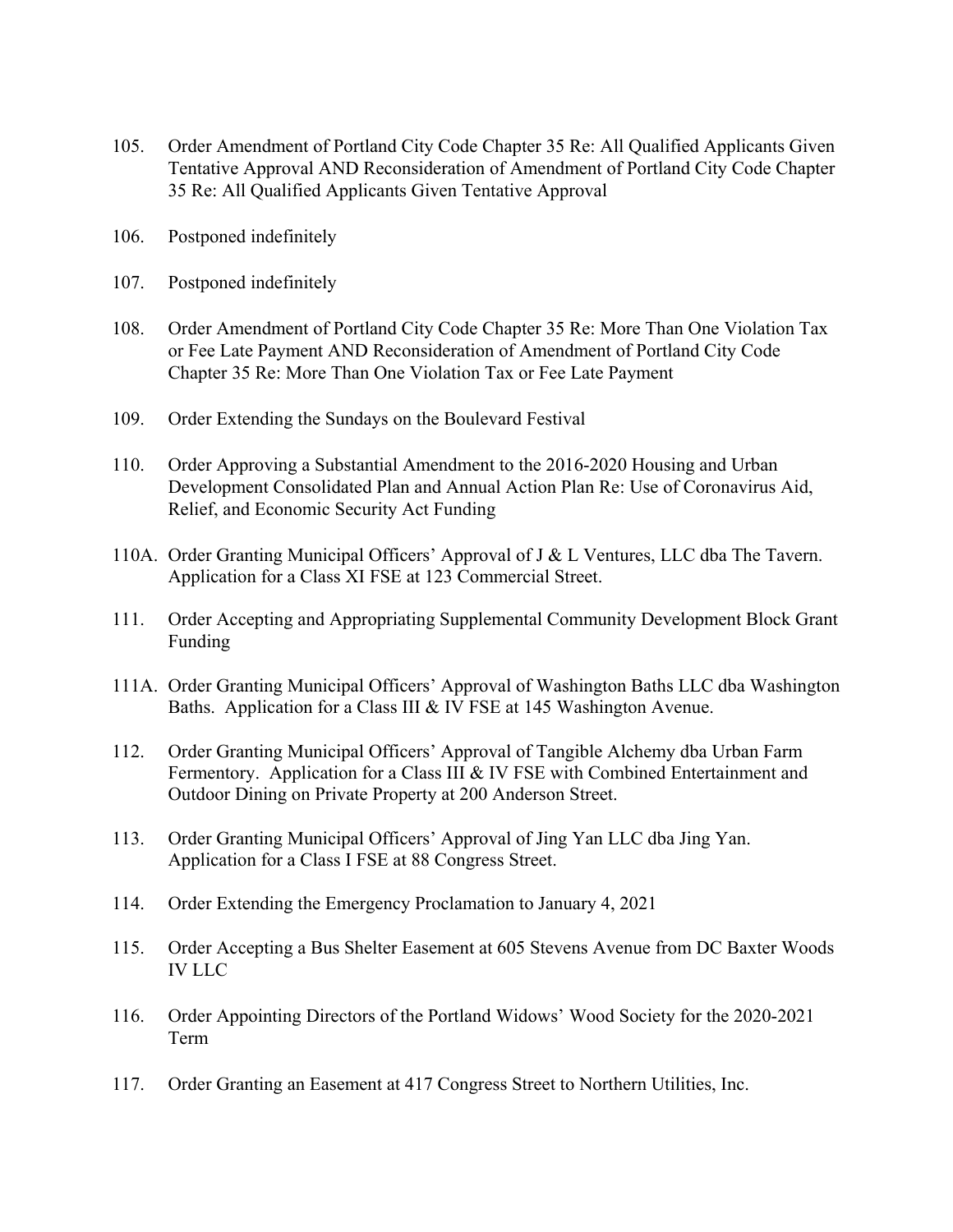- 118. Order Approving the First Amendment to Employment Agreement between the City of Portland and Jon P. Jennings
- 119. Order Amending the Traffic Schedule to Prohibit Parking on One Side of Fox Street
- 120. Order Granting Municipal Officers' Approval of Maine Craft Distilling LLC dba Maine Craft Distilling. Application for a Combined Entertainment License at 123 Washington Avenue.
- 121. Order Granting Municipal Officers' Approval of Little Giant LLC dba Little Giant. Application for Outdoor Dining on Private Property at 211 Danforth Street.
- 122. Order Referring the Negotiation of a Purchase & Sale Agreement with Szanton Company and Maine Cooperative Development Partners for 43 and 91 Douglass Street to the Economic Development Committee
- 123. Order Approving One Climate Future Action and Adaptation Plan
- 124. Order Approving the Purchase and Sale Agreement between the City of Portland and Avangrid for 204 Rand Road and Placing that Land into the Portland Land Bank and Subsequent Amendment Request by Avangrid to Purchase and Sale Agreement
- 125. Order Approving and Appropriating a Federal Aviation Administration Airport Improvement Program for Federal Fiscal Year 2021 Entitlement and Discretionary Grant
- 126A. Order Designating Munjoy Hill Historic Landmarks and Amending the Map of Historic **Districts**
- 126B. Order Designating Munjoy Hill Historic District and Amending the Map of Historic **Districts**
- 127. Order Confirming Governor Mills' Appointment of William Van Voorhis to the Portland Harbor Commission
- 128. Order Granting Municipal Officers' Approval of Lucky Dog Tasting Room LLC dba Batson River Social Club. Application for a Class XI FSE with Indoor Entertainment at 82 Hanover Street.
- 129. Order Granting Municipal Officers' Approval of Marcy's Diner, LLC dba Marcy's Diner. Application for a Class III & IV FSE at 47 Oak Street.
- 130. Order Granting Municipal Officers' Approval of Commercial Street Pub Inc dba The Commercial Street Pub. Application for a Class IX FSE at 129 Commercial Street.
- 131. Order Acceptance of a Portion of Thompsons Point Road as a City Way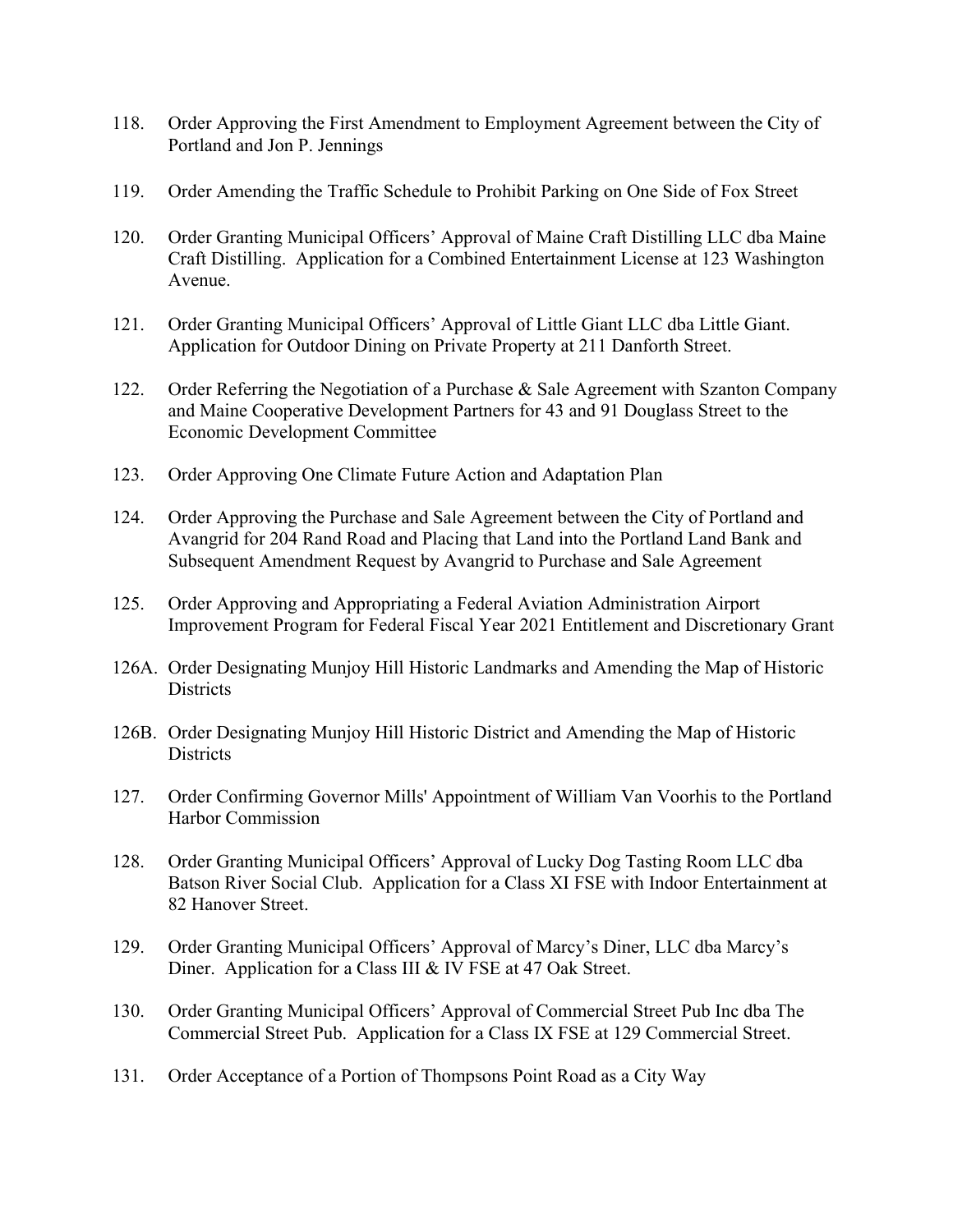- 132. Order Accepting the Public Art Committee FY20 Annual Report and FY21 Budget Plan
- 133. Order Approving a One-Year Extension to the Signatory Airline Operating Agreement and Lease at the Portland International Jetport
- 134. Order Accepting a Portion of Skylark Road as a City Way
- 135. Order Appointing Standing Committees and Library Trustee for 2020-2021
- 136. Order Appointing Nicholas M. Mavodones, Jr. as Mayor Pro Tempore
- 137. Order Amending Portland Development Corporation COVID-19 Loan and Grant Guidelines for Three Programs
- 138. Order Appointing Constables for the Year 2021
- 139. Order Authorizing Special Council and Outside Boards and Commissions Appointments for 2021
- 140. Order Approving Purchase and Sale Agreement with Maine Cooperative Development Partners for 165 Lambert Street
- 141. Order Accepting an Easement Deed from Portland Water District for a Woodlawn Avenue Turnaround
- 142. Order Approving the Transfer of Ownership of Artifacts to the Maine Maritime Museum
- 143. Order Authorizing Annual Wage Increase for Corporation Counsel
- 144. Order Accepting and Appropriating an Anonymous Donation of \$5,000 For Those In Need
- 145. Order Accepting and Appropriating \$10,000 Grant from Catholic Charities of Maine
- 146. Order Amendment to Portland City Code Chapter 14 Re: Senior-Focused Uses Proposed for the B-3 Downtown Business Zone
- 147. Order Amendment to the Zoning Map Re: B-2 to I-M Zone at 7 Rand Road
- 148. Order Granting Municipal Officers' Approval of Rwanda Bean Company LLC dba Rwanda Bean Company. Application for a Class I FSE with Indoor Entertainment at 4 Thompson's Point.
- 149. Order Granting a Thames Street Extension Easement to the Portland Water District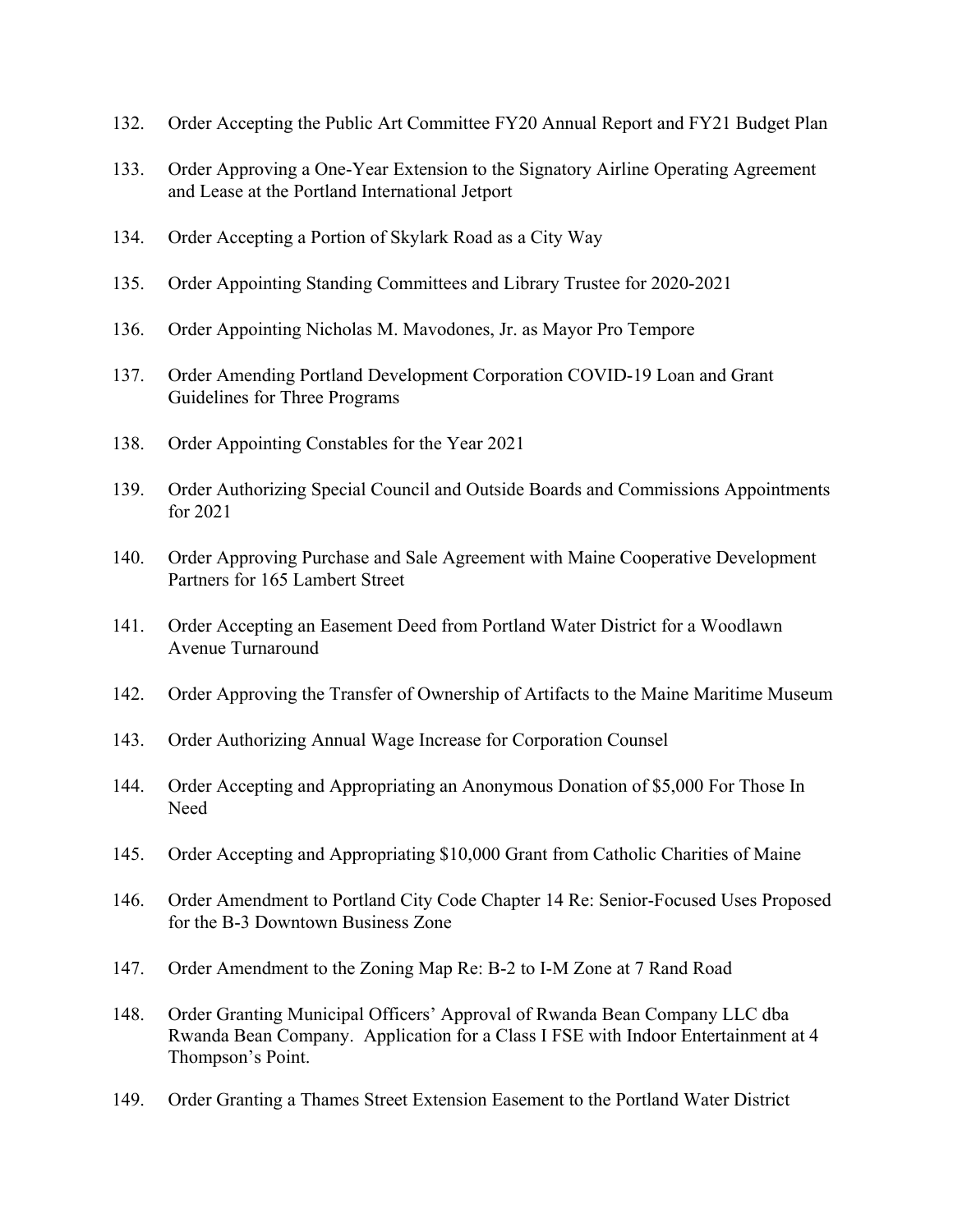- 150. Order Granting a Back Cove South Storage Facility Easement to Central Maine Power
- 151. Order Approving the Agreement between the Maine Department of Transportation and the City of Portland Re: Rand Road
- 152. Order Extending the Emergency Proclamation to May 10, 2021
- 153. Order Approving "Modification Two" of the Agreement between the Maine Department of Transportation and the City of Portland Re: Congress Street Traffic Lights
- 154. Order Appointing Directors to the Board of the Portland Fish Exchange
- 155. Order Appointing Directors to the Board of the Portland Development Corporation
- 156. Order Appointing Directors to the Board of Creative Portland Corporation
- 157. Order Appointing Members to Various Boards and Commissions
- 158. Order Authorizing Transfers of School Funds to Other Cost Centers
- 159. Order Authorizing Annual Wage Increase for City Clerk
- 159A. Order Traffic Schedule Amendment Re: No Parking West Side of Linden Street
- 160. Order Traffic Schedule Amendment Re: No Parking on the West Side of Cottage Street
- 161. Order Approving a Net Energy Billing Agreement between the Central Maine Power Company and the City of Portland
- 162. Order Approving a Live Streaming Agreement between Live Barn Inc. and the City of Portland for the Troubh Ice Arena
- 163. Order Amendment to Portland City Code, Chapter 14 Re: Self-Storage Conditional Use in B-3 Downtown Business Zone
- 164. Order Amendment to Zoning Map Re: R-6 to B-3 at 148 State Street
- 165. Order Amendment to Downtown Height Overlay Map Re: 148 State Street
- 166. Order Adopting the Council Rules of Procedure for 2021
- 167. Order Granting Municipal Officers' Approval of Bellflower Brewing Company, LLC dba Belleflower Brewing Company. Application for a Brewery with Outdoor Dining on Private Property and Combined Entertainment at 66 Cove Street.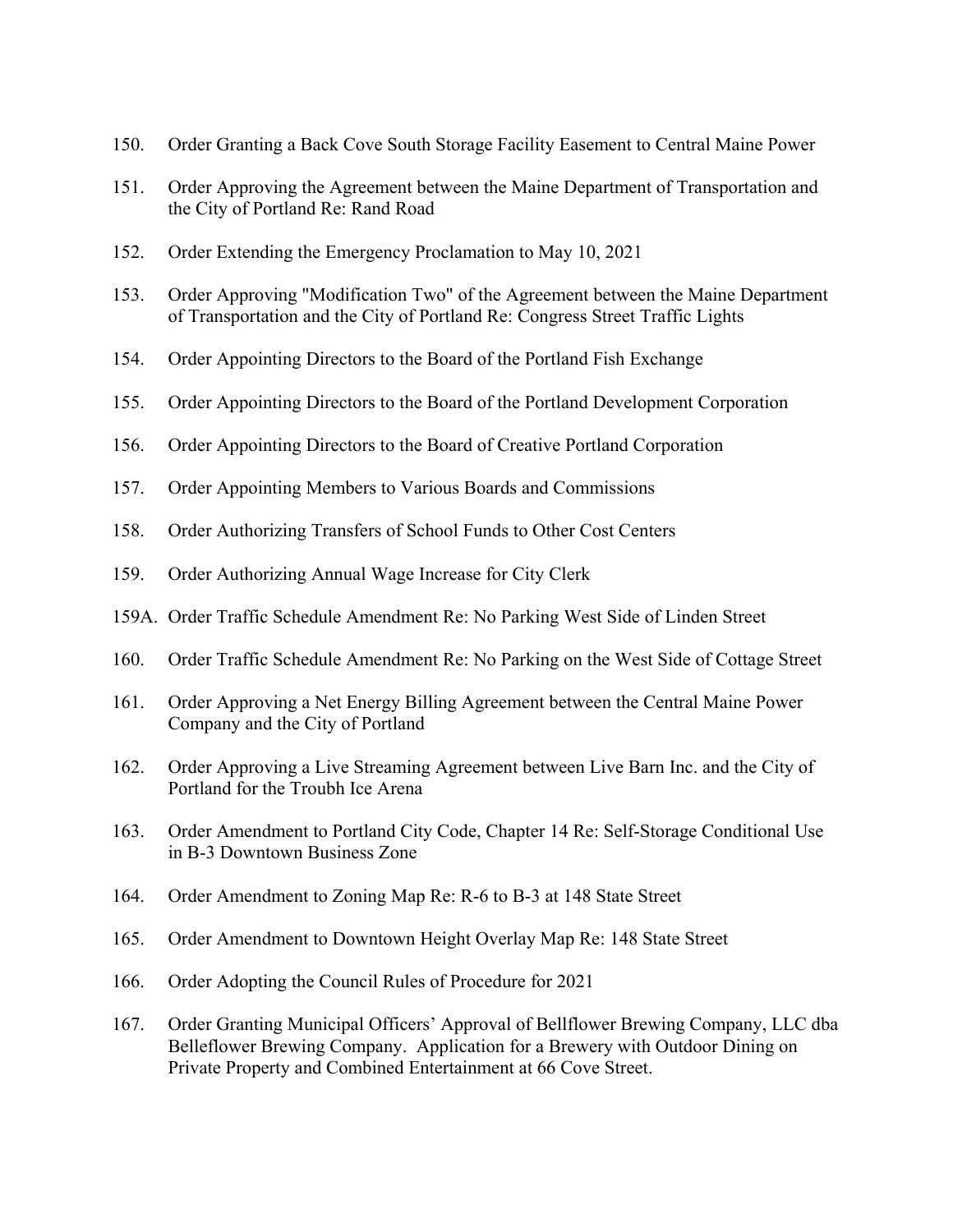- 168. Order Granting a Park Encroachment License at 46 Western Promenade
- 169. Order Accepting the 2020 Land Bank Commission Annual Report
- 170. Order Amending the Portland Tax Increment Financing Policy
- 171. Order Accepting and Appropriating Two Donations Totaling \$85,000 to the Dougherty Field Skatepark Expansion Project
- 172. Order Accepting and appropriating a \$20,000 Donation from the Portland Parks Conservancy for the Portland Youth Corps
- 173. Order Accepting and Appropriating a \$20,000 Donation for Improvements at East End Beach
- 174. Order Appointing Curtis Bohlen and Douglas Roncarati to the Long Creek Watershed Management District Board of Directors
- 175. Order Granting an Easement Deed to FirstLight Fiber, Inc. in Freshman Alley
- 176. Order Authorizing General Obligation Bonds to Finance a Portion of the City's Fiscal Year 2022 Capital Improvement Program in an Amount not to Exceed \$17,775,802
- 177. Order Appropriating Bond Proceeds and other Funds in an Amount not to Exceed \$23,964,841 for the City's Fiscal Year 2022 Capital Improvement Program
- 178. Order Amendment to Portland City Code Chapter 14 Re: The Jill C. Duson Housing Trust Fund
- 179. Order Traffic Schedule Amendment Re: Limiting Parking on Both Sides of Waverly Street to One Hour
- 180. Order Amendment to Portland City Code Chapter 14 Re: Lot Coverage Provisions in the B-3 Zone
- 181. Order Downtown Height Map Amendment Re: Maximum Height and Architectural Cap Eligibility for 200 Federal Street
- 182. Order Appointing Members to the Rent Board and Other Boards and Commissions
- 183. Order Appointing Wardens and Ward Clerks for the 2021-2022 Election Year
- 184. Order Appointing Members of the Portland Area Comprehensive Transportation System Policy Committee for 2021
- 185. Order 185-20/21 Opening and Closing the Polls on June 8, 2021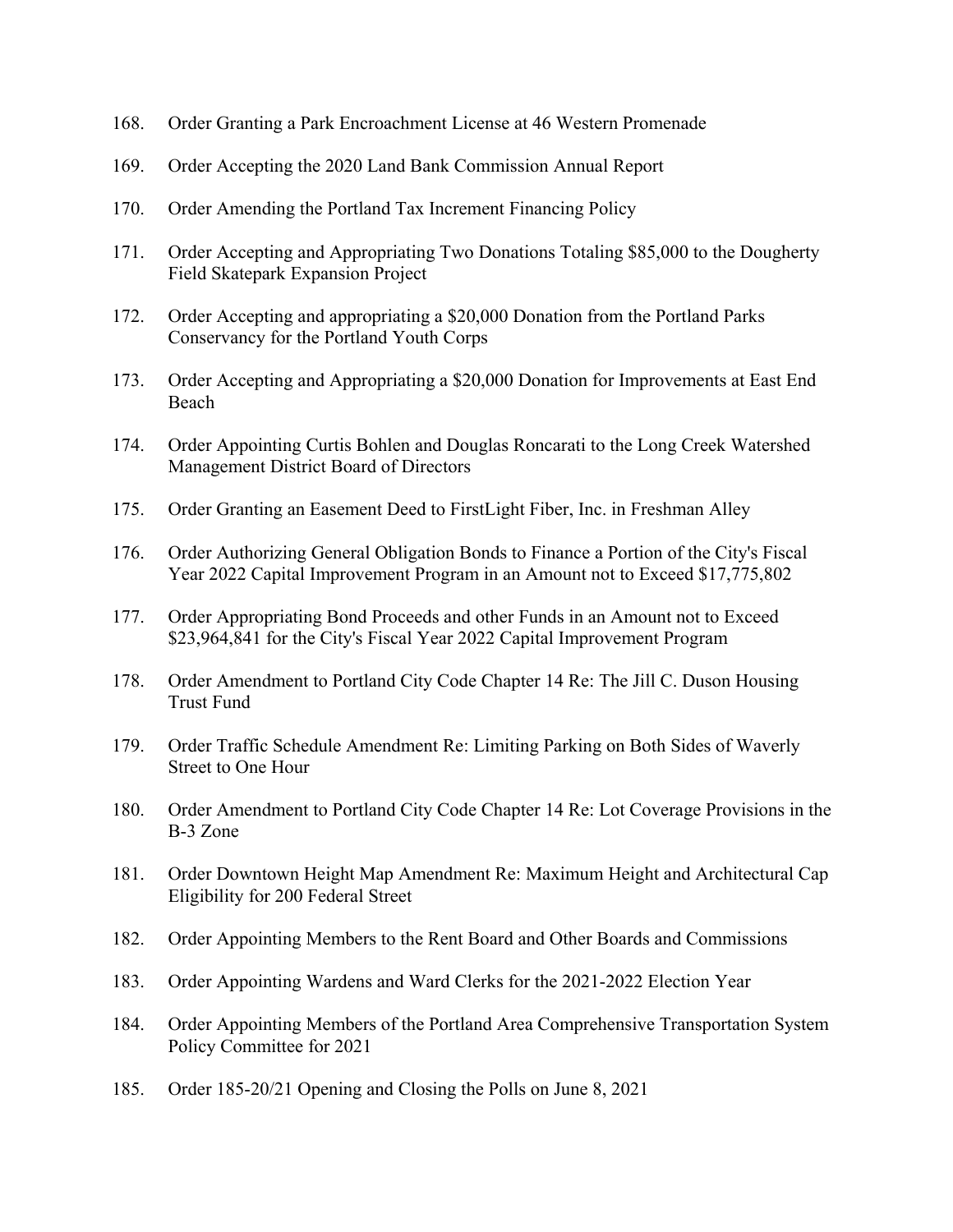- 186. Order Setting Public Hearings on Fiscal Year 2022 Annual Action Plan and Appropriations for Community Development Block Grant Program, Home Program, and Emergency Solutions Grant Program
- 187. Order Granting Municipal Officers' Approval of Perfect Pie 2, LLC dba Pizzaiolo. Application for a Class XI FSE with Outdoor Dining on Private Property at 865 Forest Avenue.
- 188. Order Granting Municipal Officers' Approval of Butcher Burger LLC dba Butcher Burger Company. Application for a Class I FSE with Outdoor Dining on Public Property at 7 Union Street.
- 189. Order Accepting and Appropriating Federal Aviation Administration Coronavirus Response and Relief Supplemental Appropriations Act (CRRSAA) Grants for the Portland International Jetport
- 190. Order Approving the Three-Party Agreement between Portland, the Portland Area Comprehensive Transportation System and the Maine Department of Transportation Re: Elm Street Paving Project
- 191. Order Amendment to City Code Sec. 5.2 (Zoning Map Amendment) and to C-61 Conditional Zone Agreement Re: 32 Thomas Street
- 192. Order Amending Guidelines for the Portland Brownfields Revolving Loan Fund and Portland Brownfields Closeout Fund
- 193. Order Appointing and Setting Salary of Jessica B. Hanscombe as Director of the Department of Permitting & Inspections
- 194. Order Declaring July 29 to August 1 and August 5 to 8, 2021 the Maine Outdoor Film Festival
- 195. Order Declaring Sundays on the Boulevard Festival Days in 2021
- 196. Order Granting a City Easement to Central Maine Power at the Portland Ocean Terminal
- 197. Order Approving a Five-Year Lease with the General Services Administration Re: Transportation Security Administration Office Space at the Portland International Jetport
- 198. Order Amending Order 281-18/19 by Changing the Developer Name in the Credit Enhancement Agreement for the 66 State Street Affordable Housing Development **District**
- 199. Order Approving a United States Environmental Protection Agency Brownfields Revolving Loan Fund Grant Application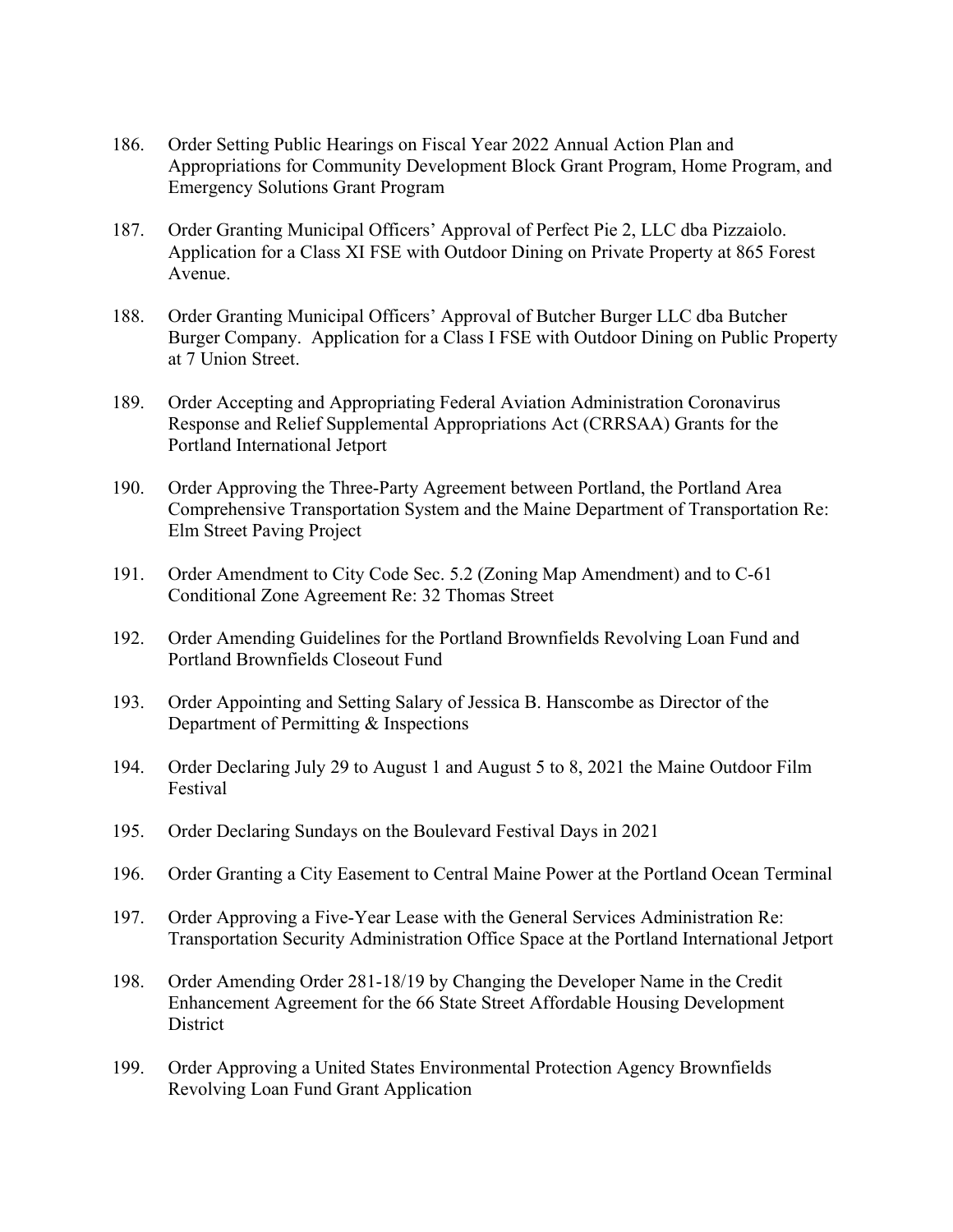- 200. Order Approving Transfer of Funds Under 15 M.R.S. §§5824(3) and 5826(6) Re: Jason Boston
- 201. Order Approving Transfer of Funds Under 15 M.R.S. §§5824(3) and 5826(6) Re: Timothy Edward Hansen
- 202. Order Approving Transfer of Funds Under 15 M.R.S. §§5824(3) and 5826(6) Re: Amanda Benwell
- 203. Order Granting Municipal Officers' Approval of Crispy Gai LLC dba Crispy Gai. Application for a Class I FSE with Outdoor Dining on Public Property at 90 Exchange Street.
- 204. Order Granting Municipal Officers' Approval of One City Wine Academy Inc dba Citrus. Application for a Class I FSE with Indoor Entertainment and Outdoor Dining on Private Property at 1 City Center.
- 205. Order Receiving and Referring to the Finance Committee the Portland Board of Public Education's Fiscal Year 2022 Budget Estimate and Setting a Public Hearing Thereon
- 206. Order Appointing Portland Fish Pier Authority Board Members
- 207. Order Accepting a Pedestrian Signal Pole Easement at 1210 Brighton Avenue from Portland Hotels, Inc.
- 208. Order Granting the Maine Department of Transportation a Temporary Construction License Re: Congress Square Intersection
- 209. Order Appointing April D. Fournier to the Portland Public Art Committee
- 210. Order Granting Municipal Officers' Approval of City of Portland dba Troubh Ice Arena. Application for an Indoor Entertainment at 225 Park Avenue.
- 211. Order Granting Municipal Officers' Approval of J & B Food Services LLC dba Cheese Louise. Application for a Class I FSE at 363 Fore Street.
- 212. Order Granting Municipal Officers' Approval of Mosca LLC dba Wayside. Application for a Class I FSE with Outdoor Dining on Public Property at 747 Congress Street.
- 213. Order Granting Municipal Officers' Approval of The Coast Watch & Guiding Light Navigation Co Inc dba Portland Discovery Land and Sea Tours. Application for a Combined Entertainment License at 170 Commercial Street.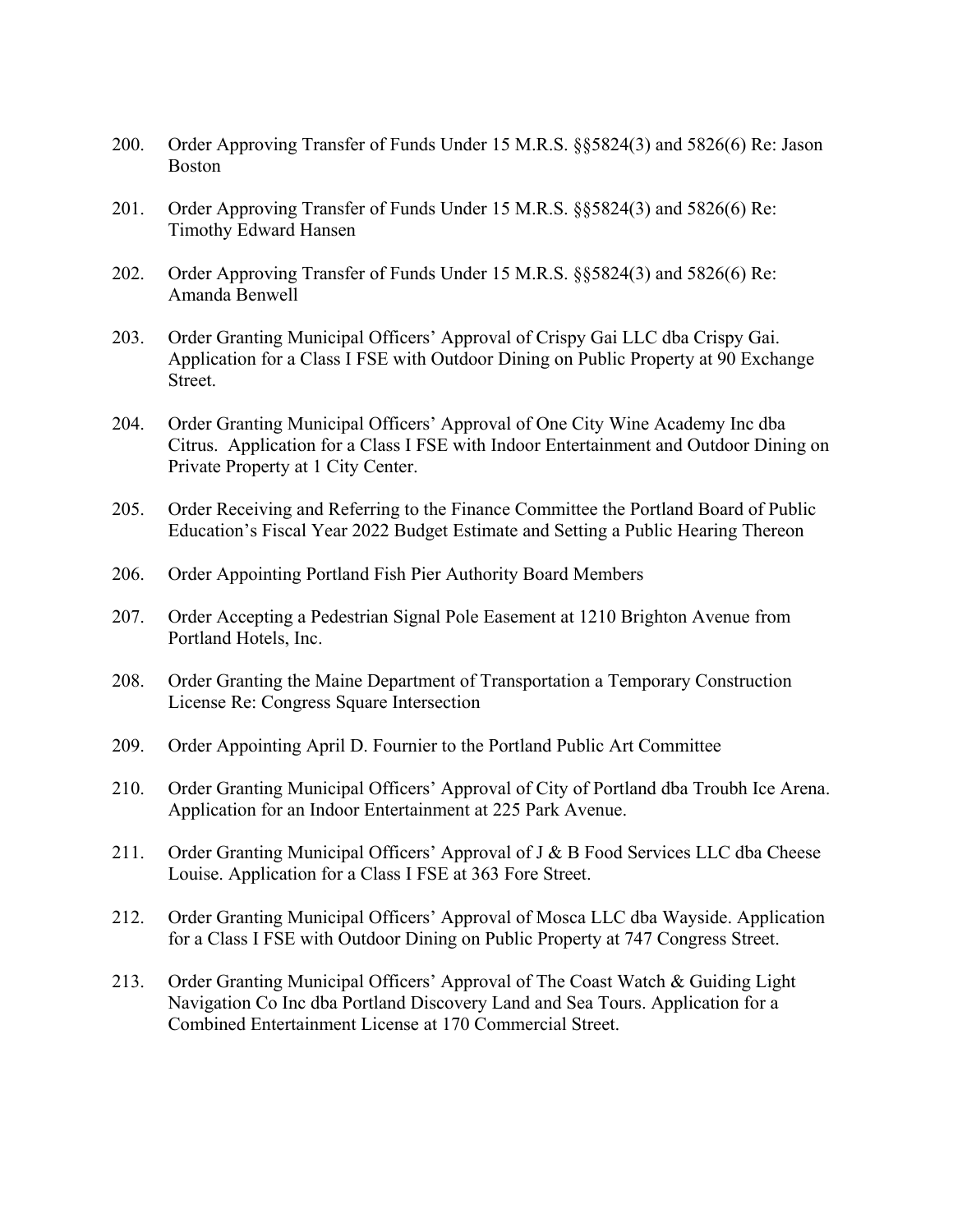- 214. Order Granting Municipal Officers' Approval of Fathom CC LLC dba Canopy Portland Waterfront. Application for a Class IA FSE with Indoor Entertainment and Outdoor Dining on Private Property at 9 Center Street.
- 215. Order Granting Municipal Officers' Approval of BW Stadium LLC dba Binga's. Application for a Class XI FSE with Outdoor Dining on Private Property at 949 Forest Avenue.
- 216. Order Granting Municipal Officers' Approval of Apres, LLC dba Apres. Application for a Class A Lounge with Combined Entertainment and Outdoor Dining on Private Property at 148 Anderson Street. This license will be conditioned per zoning to state: Can offer up to, but not more than 10% of beers produced offsite.
- 217. Order Granting Municipal Officers' Approval of Bissell Brothers Brewing Co LLC dba Bissell Brothers. Application for a Class III & IV FSE with Outdoor Dining on Private Property at 38 Resurgam Place.
- 218. Order Granting Municipal Officers' Approval of Cellardoor Winery Inc dba Cellardoor Winery Portland. Application for a Winery On Premise License at 127 Middle Street.
- 219. Order Granting Municipal Officers' Approval of Experience Maine LLC dba Experience Maine Market. Application for a Class I FSE at 5 Commercial Street.
- 220. Order Granting Municipal Officers' Approval of Vino Bodega, Inc dba Silly's. Application for a Class III & IV FSE with Outdoor Dining on Public Property at 68 Washington Avenue.
- 221. Failed
- 222. Order Approving the Agreement between the Maine Department of Transportation and the City of Portland Re: Veranda Street
- 223. Order Receiving and Referring to the Finance Committee the City Manager's Fiscal Year 2022 Budget Estimate and Setting a Public Hearing Thereon
- 224. Order Accepting and Referring the Final Report of the Racial Equity Steering Committee to the Committee on Health & Human Services and Public Safety
- 225. Order Accepting and Appropriating an Anonymous Donation of \$2,500 toward the Community Needs Fund
- 226. Order Zoning Map Amendment Re: B-1 to B-2 in the Vicinity of Congress and Douglass Streets and Massachusetts Avenue
- 227. Order Appointing Members to Various Boards and Commissions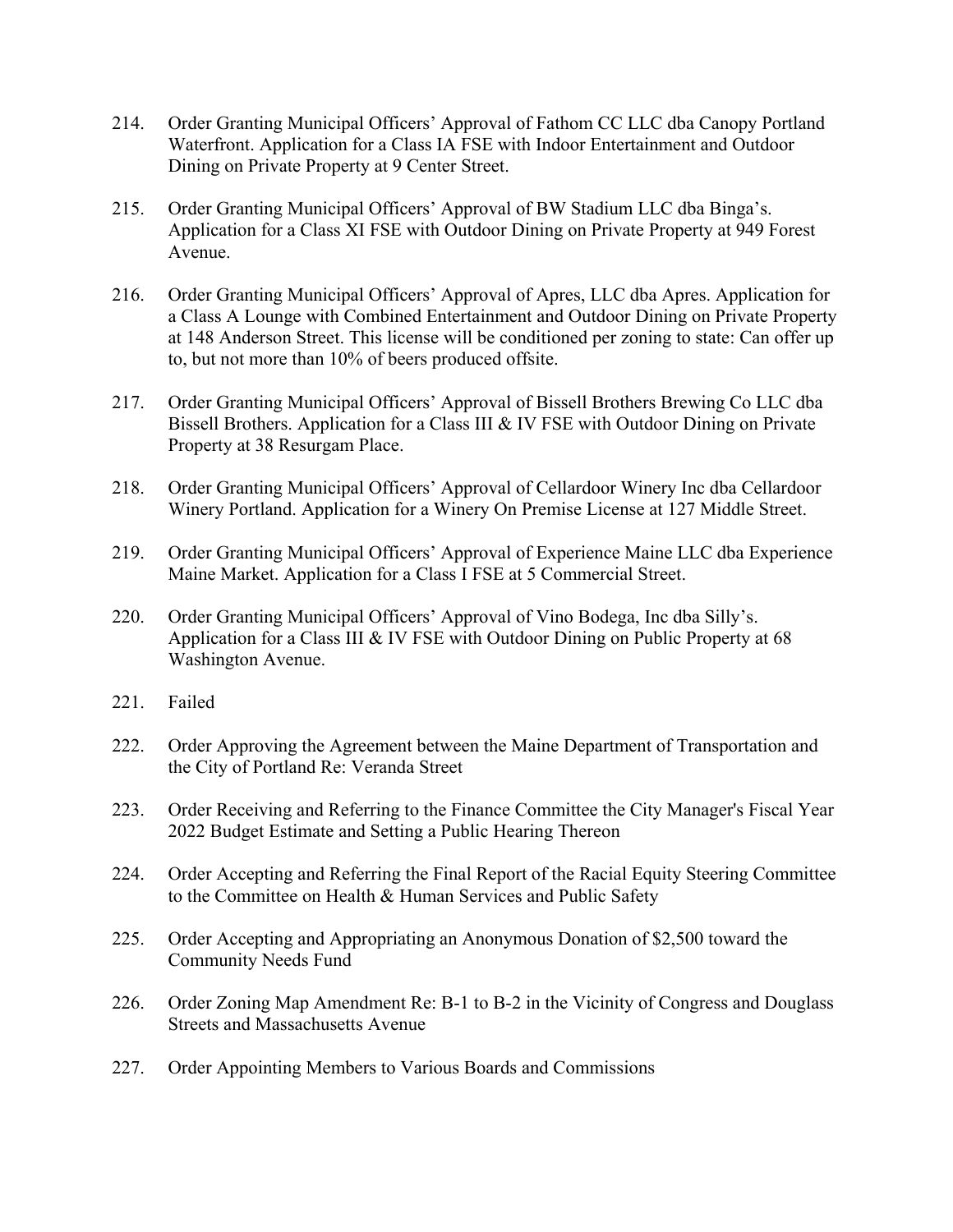- 228. Order Approving Purchase and Sale Agreement with Douglass Commons LLC for 43 and 91 Douglass Street
- 229. Order Approving Purchase and Sale Agreement with Greater Portland Community Land Trust for 21 Randall Street
- 230. Order Approving the Application for Financing through the Land and Water Conservation Fund Act Re: Riverton Trolley Park
- 231. Order Extending the Emergency Resolution to November 1, 2021
- 232. Order Accepting and Adopting the 2021 Jill C. Duson Housing Trust Fund Annual Plan
- 233. Order Approving State/Local EPS Funding Allocation for Public Education from Kindergarten to Grade 12 for Portland Public Schools for Fiscal Year 2022
- 234. Order Approving Non-State Funded School Construction Debt Service for Portland Schools for Fiscal Year 2022
- 235. Order Raising and Appropriating Additional Local Funds for Portland Schools for Fiscal Year 2022
- 236. Order Approving Total School Operating Budget For Portland Schools for Fiscal Year 2022
- 237. Order Appropriating and Raising Funds for Adult Education for Fiscal Year 2022 as Required by the Maine Revised Statutes, Title 20-A M.R.S. §8603-A(1)
- 238. Order to Raise and Appropriate Local Funds for Food Service in the Portland Public Schools for Fiscal Year 2022
- 239. Order Authorizing the Disposition of Any Additional State Subsidy Received for Portland Schools in Fiscal Year 2022
- 240. Order Approving City Lease with 39 LLC of 39 Forest Avenue for the Relocation of the City's Health and Human Services Department, Divisions of Social Services and Public Health
- 241. Order Accepting and Appropriating a \$3,000 Grant from ConnectMaine Authority to Support Efforts of the Broadband Planning Committee
- 242. Referred back to Housing & Economic Development Committee 5/17/2021
- 243. Referred back to Housing & Economic Development Committee 5/17/2021
- 244. Referred back to Housing & Economic Development Committee 5/17/2021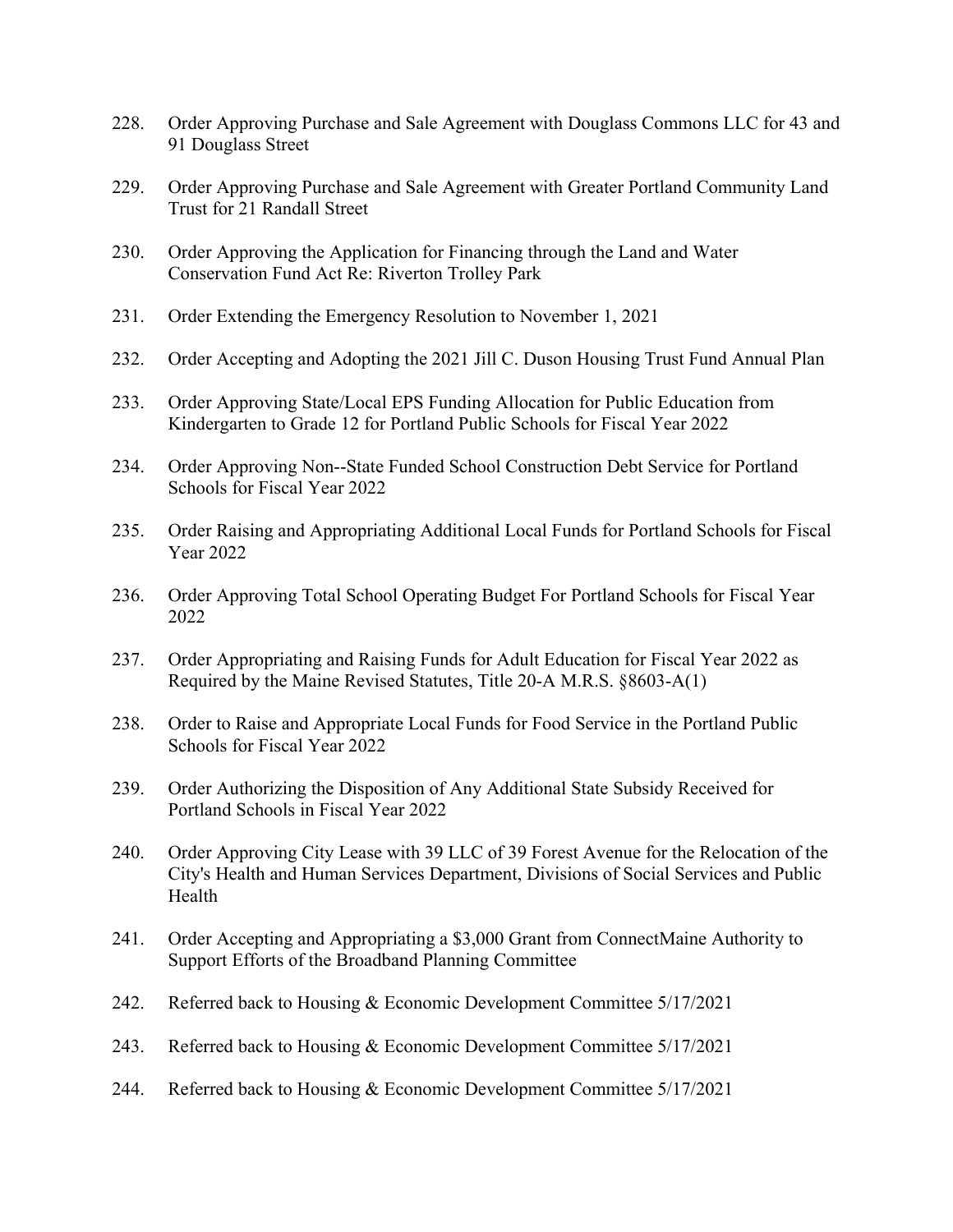- 245. Order Accepting and Appropriating a \$42,500 Donation from Matthew Best in honor of Arthur Best to the Fire Department Medical Crisis Unit
- 246. Order Appointing Constables for Various Departments
- 247. Order Appointing Councilor Mark Dion and Councilor Andrew Zarro to Various Boards and Committees
- 248. Order Approving Fiscal Year 2022 Administrative Fees in the Permitting & Inspections and Parks Recreation & Facilities Departments
- 249. Order Authorizing City Manager to Enter into Certain Agreements to Implement the Fiscal Year 2022 Human Resources and Certain Fringe Benefits Budgets
- 250. Order Re: Fiscal Year 2022 Self-Insured Liability Program
- 251. Order Authorizing the Director of Parks, Recreation and Facilities to Set Fees and Enter Rental Agreements for City Facilities
- 252. Order Authorizing the City Manager to Enter into Certain Agreements to Implement Fiscal Year 2022 Health and Human Services Budget
- 253. Order Authorizing Corporation Counsel to Undertake Civil Actions to Collect Delinquent Personal Property Taxes
- 254. Order Authorizing Non-Union Wage Adjustment
- 255. Order Designating Fiscal Year 2022 Funds for Specific Island Services
- 256. Order Amendment to Portland City Code RE: Various Fee Increases for Fiscal Year 2022
- 257. Order Fiscal Year 2021-2022 Appropriation Resolve
- 258. Order Authorizing the Housing & Economic Development Department Director to Submit Portland Affordable Housing Tax Increment Financing District Annual Reports
- 259. Postponed indefinitely
- 260. Order Establishing a 180-Day Moratorium on New Shelters in the Bayside Neighborhood
- 261. Order Appointing Members to Various Board and Commissions
- 261A. Failed: postponed indefinitely.
- 262. Order Declaring June 17 to October 31, 2021 the In the Square Festival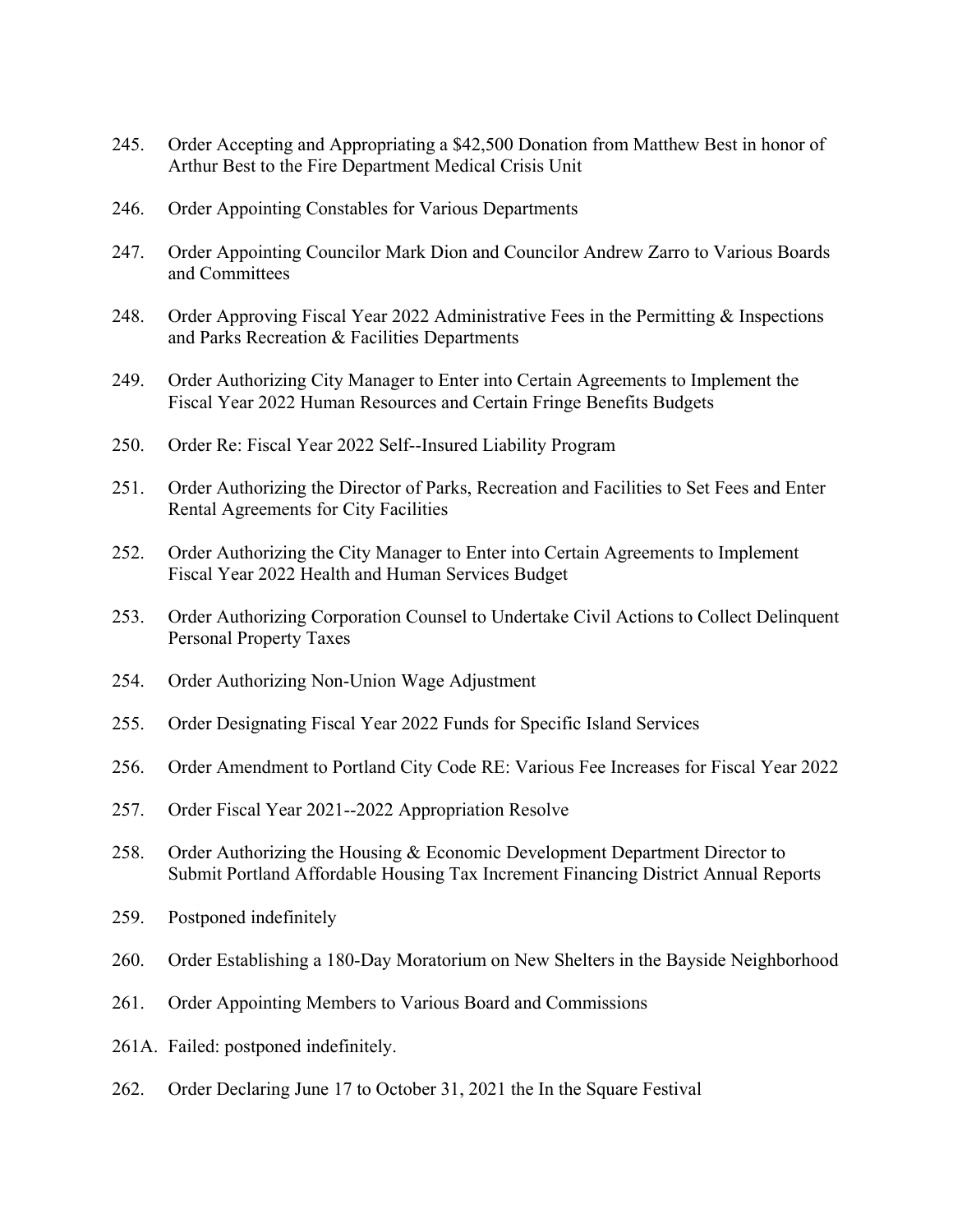- 263. Order Approving Residential Parking Permit Extension Re: Islander Parking
- 264. Order Declaring July 13, 2021 the Portland Greendrinks Festival
- 265. Order Authorizing City Application for Federal Funds to Dredge Public and Private Berthing and Vessel Support Resources and to Develop a Confined Aquatic Disposal Cell in Portland Harbor
- 266. Order Granting Municipal Officers' Approval of Washington Baths LLC dba Washington Baths. Application for a Class III & IV FSE with Outdoor Dining on Private Property at 145 Washington Avenue
- 267. Order Granting Municipal Officers' Approval of LB Kitchen LLC dba LB Kitchen. Application for a Class III & IV FSE with Outdoor Dining on Private Property and Public Property at 249 Congress Street
- 268. Order Granting Municipal Officers' Approval of NPCC LLC dba Aloft Hotel Portland. Application for a Class IA FSE at 379 Commercial Street
- 269. Order Granting Municipal Officers' Approval of Mark Barrasso dba Anthony's Italian Kitchen. Application for a Class III & IV FSE with Indoor Entertainment and Outdoor Dining on Public Property at 151 Middle Street
- 270. Order Granting Municipal Officers' Approval of City of Portland dba Congress Square Park. Application for an Outdoor Entertainment license at 8 Congress Square
- 271. Order Granting Municipal Officers' Approval of Friends & Family, Inc. dba Friends & Family. Application for a Class III & IV with Outdoor Dining on Public Property at 593 Congress Street.
- 272. Order Granting Municipal Officers' Approval of Rosemont Market Inc dba Rosemont Market. Application for a Class III & IV at 42 Resurgam Place.
- 273. Order Granting Municipal Officers' Approval of The Club at Riverside LLC dba The Club at Riverside. Application for a Class I FSE with Combined Entertainment and Outdoor Dining on Public Property at 1158 Riverside Street.
- 274. Order Granting Municipal Officers' Approval of Local Food 1, LLC dba Lupita's Taqueria. Application for a Class I FSE with Indoor Entertainment at 15 Exchange Street.
- 275. Order Granting Municipal Officers' Approval of Altwater Holdings LLC, dba Sagamore Hill Lounge. Application for a Class A Lounge with Outdoor Dining on Public Property at 150 Park Street.-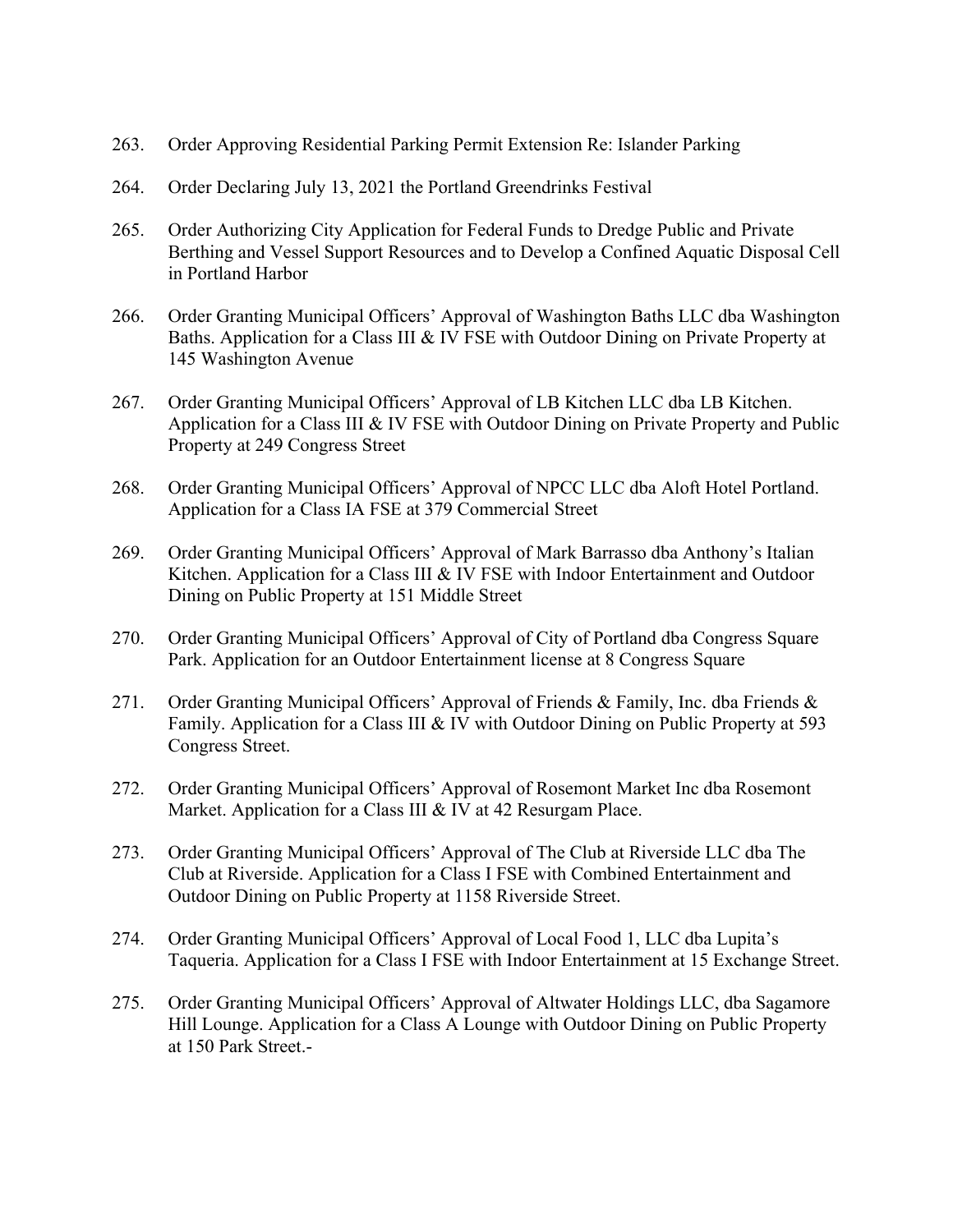- 276. Order Granting Municipal Officers' Approval of Brickyard Hollow Brewing Co. dba Brickyard Hollow Brewing Co. Application for a Class XI FSE at 9 Commercial Street.
- 277. Order Granting Municipal Officers' Approval of The Whiskey Barrel LLC dba The Yard. Renewal application for a Combined Entertainment License at 82 Hanover Street
- 278. Order Approving and Authorizing Maine Department of Transportation and City of Portland Land Exchange Agreement Re: International Marine Terminal
- 279. Order Approving Modification Three to an Agreement between Portland and the Maine Department of Transportation re: Congress Street Traffic Signals
- 280. Order Approving Modification 1 to the Agreement Between Portland and the Maine Department of Transportation re: Congress Square Intersection Improvements
- 281. Order Approving and Authorizing First Letter Agreement with Developers Collaborative for the Homeless Service Center Project on Riverside Street
- 282. Failed: postponed indefinitely.
- 283. Order Appointing Constables for the Jetport and the Fire Department
- 284. Order Declaring July 4, 2021 the July 4th Fireworks Festival
- 285. Order Setting a Public Hearing on Citizen Initiative Amendment to Portland City Code Re: Emergency Shelters for 50 or Fewer Only
- 286. Order Appointing Constables for Park, Recreation & Facilities
- 287. Order Granting Municipal Officers' Approval of Ganesha Ambrosia, dba Hi Bombay. Application for a Class I FSE at 1 Pleasant Street
- 288. Order Granting Municipal Officers' Approval of Commercial Street Pub Inc., dba Commercial Street Pub. Application for a Class A Lounge at 129 Commercial Street
- 289. Order Granting Municipal Officers' Approval of Portland House of Music and Events, LLC., dba Portland House of Music and Events. Application for a Combined Entertainment at 25 Temple Street.
- 290. Order Granting Municipal Officers' Approval of El Luchador Holdings LLC, dba Terlingua. Application for Outdoor Entertainment at 40 Washington Avenue
- 291. Order Appropriating \$400,000 in Home Investment Partnership Program Funds to Equinox Housing Partners LP RE: 73 Winter Street